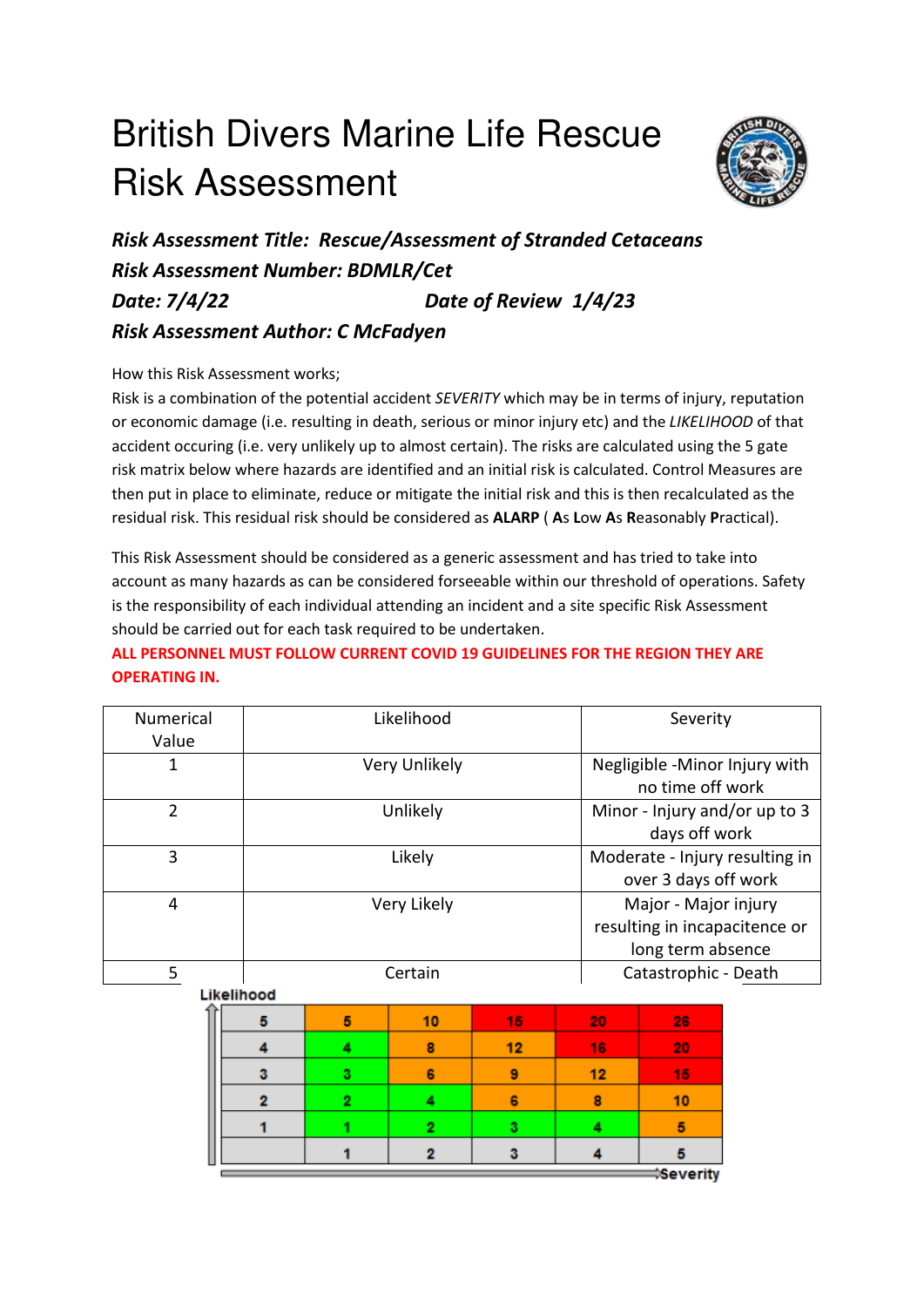| Task             | <b>Hazard</b>                   | Who is at Risk and                   |                  | S            | <b>IR</b> | <b>Mitigation</b>                  |                | S            | <b>RRI</b>          |
|------------------|---------------------------------|--------------------------------------|------------------|--------------|-----------|------------------------------------|----------------|--------------|---------------------|
|                  |                                 | <b>How</b>                           |                  |              |           |                                    |                |              |                     |
| Travel to & from | Vehicle accident due to:        | Attending volunteers and other       |                  |              |           |                                    |                |              |                     |
| Incident         | $\triangleright$ Other vehicles | road users.                          | $\boldsymbol{2}$ | 5            | 10        | Drive Defensively                  | $\mathbf 2$    | 3            | $6 \nightharpoonup$ |
|                  | <b>Weather Conditions</b>       | Injury or death through road traffic | 3                | 5            | 15        | Drive within limits of weather and | $\overline{2}$ | $\mathbf 2$  |                     |
|                  | <b>Road Conditions</b><br>➤     | accident                             |                  |              |           | road conditions                    |                |              |                     |
|                  | Over speeding                   |                                      | 3                | 4            | 12        | Do not exceed speed limit          | 3              | 3            | $6\phantom{a}$      |
|                  | pedestrians                     |                                      | 4                | 5            |           | Be aware of pedestrians and        |                | 4            |                     |
|                  |                                 |                                      |                  | 5            |           | other road users                   |                | 5            | 5                   |
|                  | Breakdown                       | Attending volunteers.                | 3                |              |           | Ensure vehicle is properly         |                |              |                     |
|                  |                                 | Injury through accident cause by     |                  |              |           | maintained. Contact Coordinators   |                |              |                     |
|                  |                                 | breakdown, Exposure caused by        |                  |              |           | or road rescue bodies to assist    |                |              |                     |
|                  |                                 | stranding in poor weather            |                  |              |           | with safe recovery.                |                |              |                     |
|                  |                                 | conditions.                          |                  |              |           |                                    |                |              |                     |
|                  | Getting lost                    | Attending Medics.                    | 4                | $\mathbf{2}$ | 8         | Plan route or use satnav           | $\mathbf{2}$   | $\mathbf{2}$ |                     |
|                  |                                 | Injury or exposure due to vehicle    |                  |              |           |                                    |                |              |                     |
|                  |                                 | getting stuck or in unsuitable       |                  |              |           |                                    |                |              |                     |
|                  |                                 | locations                            |                  |              |           |                                    |                |              |                     |

| <b>Task</b>                  | <b>Hazard</b>                                                                                                                                                                                                 | Who is at Risk and                                                                                                                                                       |                       | S                | IR.                  | <b>Mitigation</b>                                                                                                                                                                                                                                                                         |                                                                              |                                                                    | S RR             |
|------------------------------|---------------------------------------------------------------------------------------------------------------------------------------------------------------------------------------------------------------|--------------------------------------------------------------------------------------------------------------------------------------------------------------------------|-----------------------|------------------|----------------------|-------------------------------------------------------------------------------------------------------------------------------------------------------------------------------------------------------------------------------------------------------------------------------------------|------------------------------------------------------------------------------|--------------------------------------------------------------------|------------------|
|                              |                                                                                                                                                                                                               | <b>How</b>                                                                                                                                                               |                       |                  |                      |                                                                                                                                                                                                                                                                                           |                                                                              |                                                                    |                  |
| Access/egress<br>to location | Falling from height due to:<br>$\triangleright$ Access via steep paths<br>$\triangleright$ Access via vertical descent<br>$\triangleright$ Access via steep slope<br>$\triangleright$ Access over large rocks | Attending Medics, other agencies<br>and local volunteers,<br>Risk of injury and death,<br>especially head and spinal<br>injury or fractures                              | 3<br>4<br>4<br>4      | 4<br>5<br>4<br>3 | 12<br>20<br>16<br>12 | If specialist access required (i.e.<br>abseil) only trained personnel<br>should attempt in accordance<br>with training. Ensure helmets and<br>other PPE are used.<br>Utilise coastguard or cliff rescue<br>assistance.<br>Maintain 3 points of contact on<br>unassisted climbs and slopes | $\overline{2}$<br>$\mathbf{2}$<br>$\mathbf{2}$                               | $\mathbf{3}$<br>5 <sup>1</sup><br>3 <sup>1</sup><br>3 <sup>1</sup> | 6<br>5<br>6<br>6 |
|                              | Slips/trips due to:<br>$\triangleright$ Wet grass<br>$\triangleright$ Wet rocks<br>$\triangleright$ Soft mud<br>$\triangleright$ Loose Sand                                                                   | Attending medics, local<br>volunteers, other agencies and<br>public.<br>Injury, including fractures,<br>contusions and head injuries<br>through falls and collision with | 4<br>4<br>3<br>3<br>4 | 4<br>5<br>3<br>3 | 16<br>20<br>9        | Ensure suitable, supporting<br>footwear is worn, check area for<br>most suitable route and<br>remove/avoid trip hazards,<br>ensure helmets are worn if rocks                                                                                                                              | $\mathbf{2}$<br>$\mathbf{2}$<br>$\mathbf{2}$<br>$\mathbf{2}$<br>$\mathbf{2}$ | $\frac{2}{3}$<br>$\mathbf{2}$<br>$\mathbf{2}$<br>3 <sup>1</sup>    | 6<br>6           |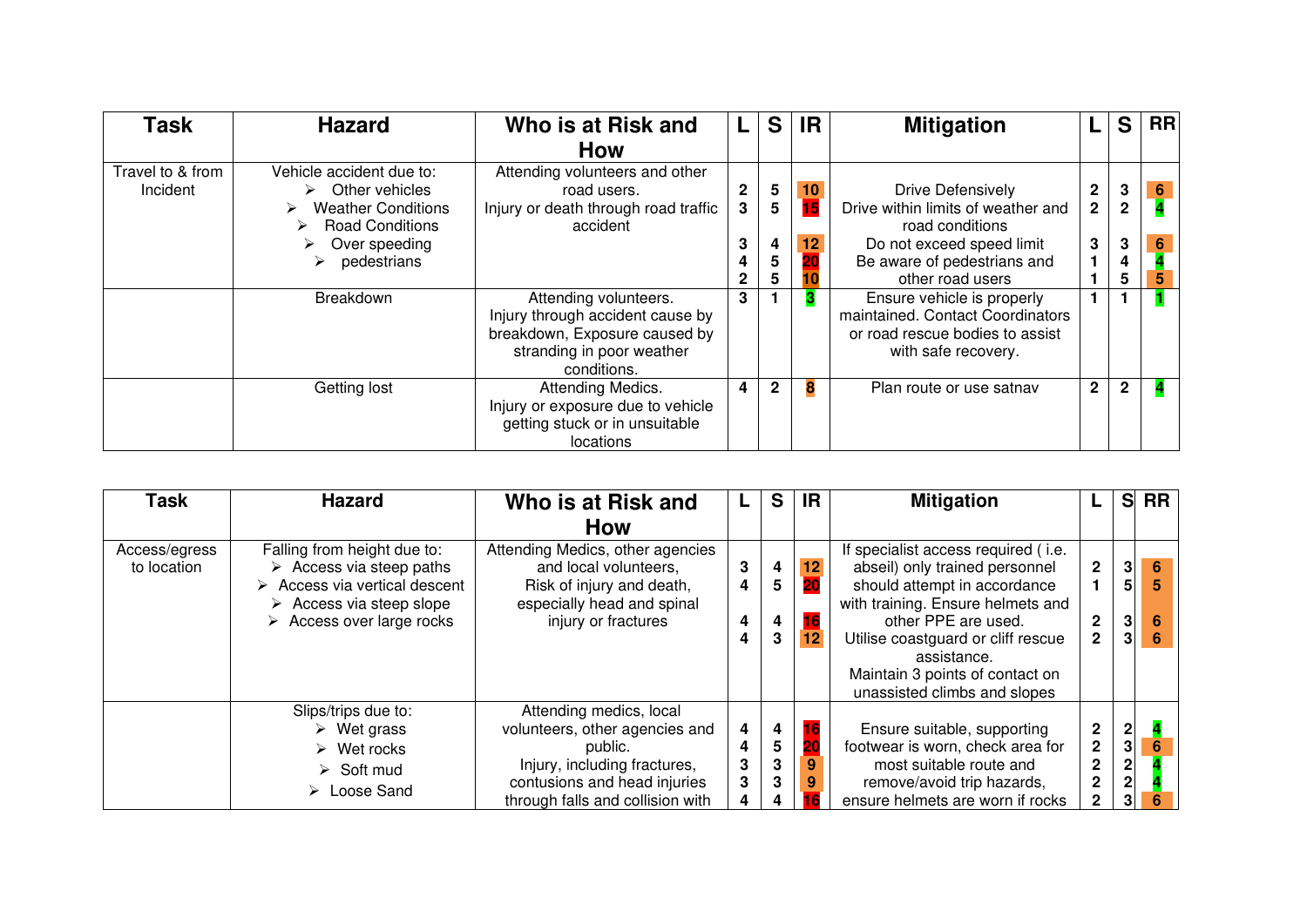| Loose Shingles<br>➤                                                            | other objects.                                                                                                                                                                                       |        |        |          | are a danger.<br>ensure suitable visibility.                                                                                                                                                                                                                                                                                                   |              |              |  |
|--------------------------------------------------------------------------------|------------------------------------------------------------------------------------------------------------------------------------------------------------------------------------------------------|--------|--------|----------|------------------------------------------------------------------------------------------------------------------------------------------------------------------------------------------------------------------------------------------------------------------------------------------------------------------------------------------------|--------------|--------------|--|
| Stuck in substrate:<br>$\triangleright$ Soft Sand<br>$\triangleright$ Soft Mud | Attending Medics, Other agencies<br>and local volunteers, public<br>bystanders.<br>Soft tissue injury in pulling free,<br>exposure and risk of drowning if<br>quicksand or stuck in a tidal<br>area. | 3<br>4 | 4<br>5 | 12<br>20 | Use specialist support from Fire<br>and Rescue or Coastguard in<br>affected areas, consider<br>specialized vehicles and buddy<br>system to ensure no one is<br>unaccounted for, temporary<br>walkway/boards for traversing<br>dangerous substrates.<br>Consider placing a suitable<br>cordon to limit access to<br>dangerous areas for public. |              | 3<br>4       |  |
| Manual handling injuries                                                       | Attending Medics, local volunteers<br>Soft tissue injury, back injuries<br>and falls from overloading                                                                                                | 3      | 3      | 9        | Use correct manual handling<br>techniques. Ensure sufficient<br>team members for lifting and/or<br>use of mechanical aids.                                                                                                                                                                                                                     | $\mathbf{2}$ | $\mathbf{2}$ |  |

| Task                                        | <b>Hazard</b>                                                                                                                                                                                                                     | Who is at Risk and                                                                                                                                |                                            | S                               | IR                                                              | <b>Mitigation</b>                                                                                                                                                                                                                                                                                                                                                                |                                                                                         | S                                                | <b>RR</b>                     |  |
|---------------------------------------------|-----------------------------------------------------------------------------------------------------------------------------------------------------------------------------------------------------------------------------------|---------------------------------------------------------------------------------------------------------------------------------------------------|--------------------------------------------|---------------------------------|-----------------------------------------------------------------|----------------------------------------------------------------------------------------------------------------------------------------------------------------------------------------------------------------------------------------------------------------------------------------------------------------------------------------------------------------------------------|-----------------------------------------------------------------------------------------|--------------------------------------------------|-------------------------------|--|
|                                             |                                                                                                                                                                                                                                   | <b>How</b>                                                                                                                                        |                                            |                                 |                                                                 |                                                                                                                                                                                                                                                                                                                                                                                  |                                                                                         |                                                  |                               |  |
| Assessment/<br>First Aid of the<br>Cetacean | Conditions on site:<br>$\triangleright$ Heavy Surf<br>$\triangleright$ Under Currents<br>$\triangleright$ Substrate<br><b>Tidal Conditions</b><br>Water temperature<br>$\triangleright$ Wind Chill<br>$\triangleright$ Visibility | Attending Medics, other agencies<br>and local volunteers,<br>Risk of drowning, hypothermia<br>and exposure and injury from<br>collisions in surf. | 4<br>3<br>4<br>3<br>5<br>4<br>$\mathbf{2}$ | 4<br>4<br>3<br>4<br>4<br>3<br>4 | 16<br>$\overline{12}$<br>12 <sub>1</sub><br>12<br>20<br>12<br>8 | Rescue boat cover if possible,<br>rescue ropes to be available.<br>Water entry only if appropriate<br>water suit and lifejacket are<br>correctly worn<br>Buddy system and beachmaster<br>to watch for signs of<br>exposure/hypothermia and<br>volunteers to be rotatated as<br>often as suitable to allow<br>warming up. Consider requesting<br>lighting support from Coastguard | $\mathbf{3}$<br>$\mathbf{2}$<br>3 <sup>1</sup><br>$\mathbf{2}$<br>4<br>3<br>$\mathbf 2$ | 2<br>2<br>2<br>1<br>$\frac{2}{2}$<br>$\mathbf 2$ | 6<br>$6\phantom{1}$<br>8<br>6 |  |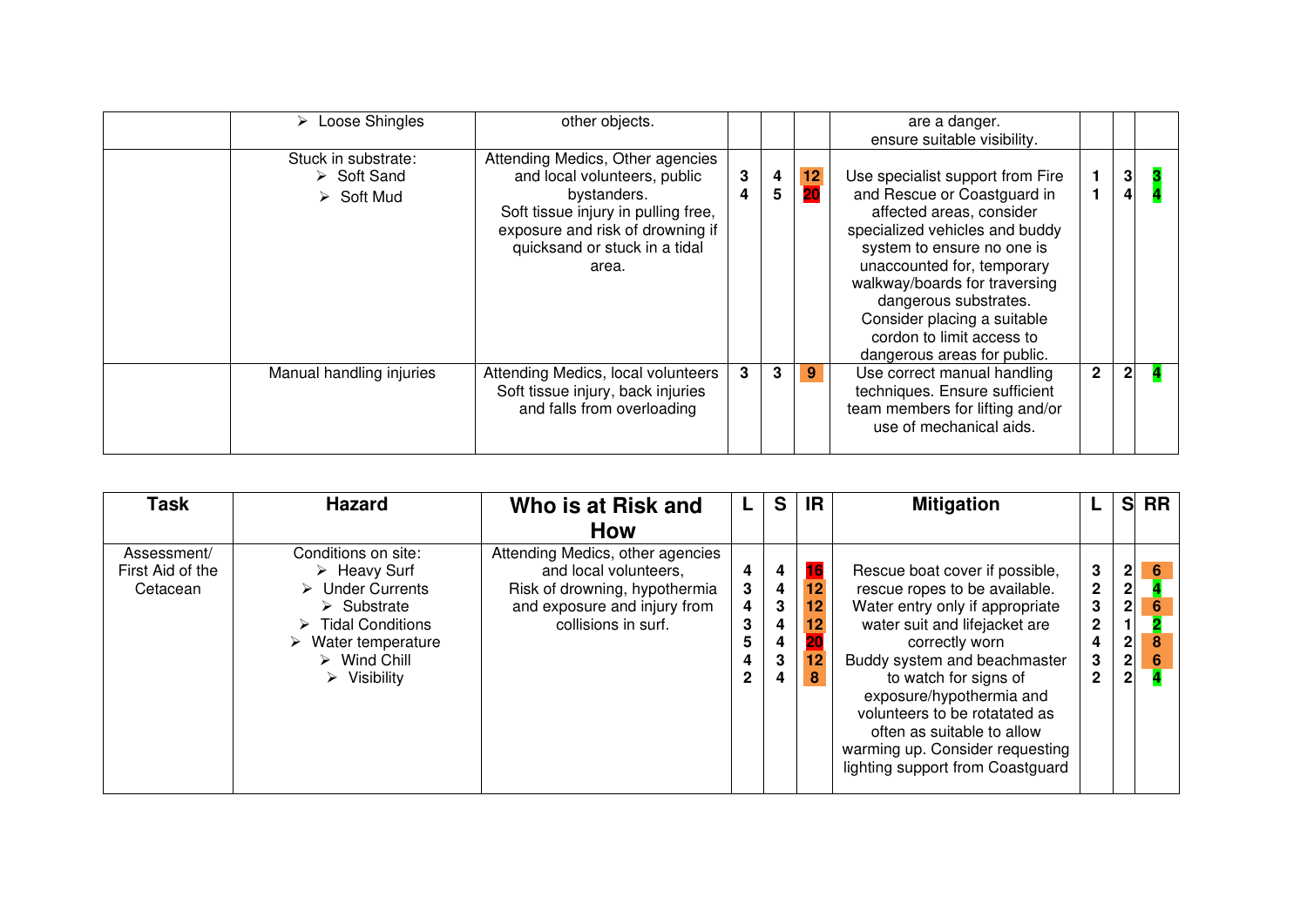| Cetacean physical threats::<br>$\triangleright$ Bites<br>$\triangleright$ Tail Strike<br>$\triangleright$ Weight<br>$\triangleright$ Forcible dislodging of rocks<br>and substrate by animal | Attending medics, local<br>volunteers, other agencies and<br>public.<br>Injury, including fractures,<br>contusions and head injuries,<br>by crush, bite and direct<br>application of force                                                                                                      | 1.<br>4<br>4<br>3     | 4<br>5<br>4<br>5   | $\overline{\mathbf{A}}$<br>20<br>16<br>15 <sub>1</sub> | Use sheets/aids to open mouth<br>for inspections.<br>Keep personnel clear of tail and<br>sides of body, mark danger<br>areas.<br>Cordon area and keep non<br>essential personnel out of danger                                                                                                                                                                                                                                                                                                                                                                                                                                                                                                                                                                                                                     | 1.<br>$\mathbf 2$<br>$\mathbf 2$<br>$\overline{2}$ | 3<br>3<br>3<br>3<br>3                       | <u>3</u><br>6<br>$6\phantom{1}$<br>$6\phantom{a}$ |
|----------------------------------------------------------------------------------------------------------------------------------------------------------------------------------------------|-------------------------------------------------------------------------------------------------------------------------------------------------------------------------------------------------------------------------------------------------------------------------------------------------|-----------------------|--------------------|--------------------------------------------------------|--------------------------------------------------------------------------------------------------------------------------------------------------------------------------------------------------------------------------------------------------------------------------------------------------------------------------------------------------------------------------------------------------------------------------------------------------------------------------------------------------------------------------------------------------------------------------------------------------------------------------------------------------------------------------------------------------------------------------------------------------------------------------------------------------------------------|----------------------------------------------------|---------------------------------------------|---------------------------------------------------|
| Cetacean Biohazard threats::<br>$\triangleright$ Breath<br><b>Bodily fluids</b><br>➤<br>$\triangleright$ Whale Lice                                                                          | Attending Medics, Other agencies<br>and local volunteers, public<br>bystanders.<br>Zoonotic infections from<br>inhalation of breath or through<br>contact with bodily fluids.<br>Whale lice are not a risk in<br>themselves but the distraction<br>caused may increase risk of<br>other hazards | 5<br>3<br>$\mathbf 2$ | $\frac{5}{5}$<br>1 | 20<br>20<br>$\overline{\mathbf{2}}$                    | FPP3 Face mask to be won at all<br>times around live animals, Visor<br>for personnel around the<br>blowhole.<br>Disposable gloves and barrier<br>suit (dry/wetsuit sufficient) to be<br>worn at all times and all non<br>disposable gear to be disinfected<br>after incident.<br>Eating and drinking prohibited<br>around the animals and a safe<br>welfare area to be demarcated at<br>a suitable distance with cleaning<br>facilities (i.e. hand sanitizer).<br>All personnel to be briefed on the<br>risks of zoonotic infection and<br>when to seek further medical<br>attention as well as BDMLR<br>infection letter.<br>Area to be cordoned off and only<br>trained and equipped personnel<br>to enter the area.<br>For whale lice use salt water for<br>animal care rather than fresh<br>wherever possible. | $\mathbf{2}$<br>$\overline{2}$<br>1.               | $\begin{bmatrix} 5 \\ 5 \end{bmatrix}$<br>1 | 10<br>10 <sup>°</sup>                             |

| ⊺ask | <b>Hazard</b> | Whc<br><b>Risk and</b><br>- 1<br>ıе<br>. . | . . |  | ---<br>. . | Mi<br>tidation |  |  | пı |
|------|---------------|--------------------------------------------|-----|--|------------|----------------|--|--|----|
|------|---------------|--------------------------------------------|-----|--|------------|----------------|--|--|----|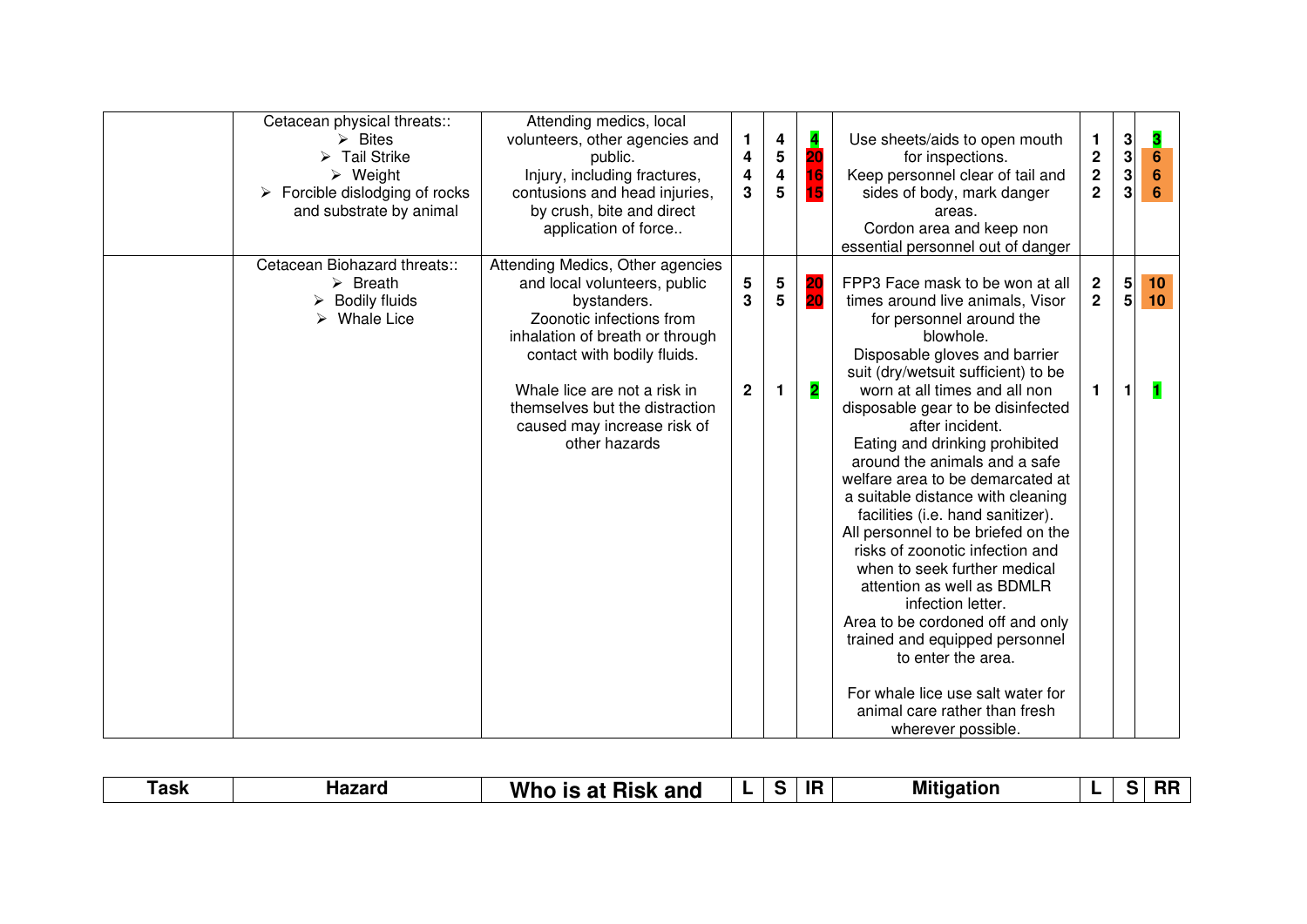|                                                    |                                                                                                                                                                                                                                                        | How                                                                                                                                                                                                                                                                                                                            |                                                                                                                                                   |                                                                                                               |                                                                            |                                                                                                                                                                                                                                                                                                                                                                                                                                                                                                                                                                                                                                      |                                                                                                       |                                                                                                               |                                                                                                                  |
|----------------------------------------------------|--------------------------------------------------------------------------------------------------------------------------------------------------------------------------------------------------------------------------------------------------------|--------------------------------------------------------------------------------------------------------------------------------------------------------------------------------------------------------------------------------------------------------------------------------------------------------------------------------|---------------------------------------------------------------------------------------------------------------------------------------------------|---------------------------------------------------------------------------------------------------------------|----------------------------------------------------------------------------|--------------------------------------------------------------------------------------------------------------------------------------------------------------------------------------------------------------------------------------------------------------------------------------------------------------------------------------------------------------------------------------------------------------------------------------------------------------------------------------------------------------------------------------------------------------------------------------------------------------------------------------|-------------------------------------------------------------------------------------------------------|---------------------------------------------------------------------------------------------------------------|------------------------------------------------------------------------------------------------------------------|
| <b>Beach Activities</b><br>and Incident<br>Control | Managing Public and Media:<br>$\triangleright$ Interference<br>$\triangleright$ Emotional Response<br>Response to Euthanasia<br>Threat of violence/Abuse<br>$\blacktriangleright$<br>$\triangleright$ Proximity                                        | Attending Medics, other agencies<br>Risk of reputational damage,<br>false media claims, emotional<br>attack on attending volunteers,<br>physical threats and distraction<br>which could lead to further<br>endangerment.                                                                                                       | 5<br>$\overline{\mathbf{5}}$<br>4<br>$\mathbf 3$<br>$\overline{4}$                                                                                | $\mathbf 3$<br>${\bf 3}$<br>$\mathbf 3$<br>3<br>$\overline{2}$                                                | 15<br>15<br>$\overline{12}$<br>9<br>8                                      | Barriers and Cordons, support<br>from uniformed agencies<br>especially police.<br>Media liaison to keep media and<br>public informed, press and public<br>update statements - advance<br>notification of euthanasia                                                                                                                                                                                                                                                                                                                                                                                                                  | 3<br>3<br>2<br>2                                                                                      |                                                                                                               | $6\phantom{1}6$<br>6<br>6                                                                                        |
|                                                    | Rescue Team management::<br>$\triangleright$ Communication<br>$\triangleright$ Missing team member<br>$\triangleright$ Personnel Injury                                                                                                                | Attending medics, local<br>volunteers, other agencies<br>Confusion/missed<br>communication leading to<br>increase in likelihood or<br>severity of other hazards.<br>Serious injury to medic going<br>unrecognized due to unnoticed<br>absence.                                                                                 | ${\bf 5}$<br>5<br>3                                                                                                                               | $\mathbf 3$<br>$5\phantom{.0}$<br>$\overline{\mathbf{4}}$                                                     | 15<br>25<br>$\overline{12}$                                                | Appoint a beach master, log<br>in/out all personnel in cordon<br>area and regular head count.<br>Identify first aiders and first aid<br>kits and ensure these are<br>identified to all personnel.                                                                                                                                                                                                                                                                                                                                                                                                                                    | 2                                                                                                     |                                                                                                               | 3<br>6<br>6<br>6                                                                                                 |
|                                                    | Rescue Team Welfare:<br>$\triangleright$ Drowning<br>Exhaustion<br>Hypothermia<br>Dehydration<br>$\triangleright$ Heatstroke<br>$\triangleright$ Hunger<br>$\triangleright$ Sanitation<br>$\triangleright$ Emotional stress<br>Personal medical issues | Attending Medics, Other agencies<br>and local volunteers,<br>Around water, risk of drowning<br>risks around exposure to<br>elements and of extreme<br>emotional responses. Further<br>risks of personnel overworking<br>and not taking time to eat/drink<br>and this may exacerbate other<br>health conditions (i.e. diabetes) | 4<br>$\overline{\mathbf{4}}$<br>${\bf 3}$<br>${\bf 3}$<br>3<br>$\overline{\mathbf{c}}$<br>$\overline{\mathbf{c}}$<br>$\overline{\mathbf{4}}$<br>3 | $5\phantom{.0}$<br>$\mathbf 3$<br>$\overline{\mathbf{4}}$<br>4<br>4<br>3<br>3<br>${\bf 3}$<br>$5\phantom{.0}$ | 20<br>$\overline{12}$<br>12<br>12<br>12<br>6<br>$6\phantom{1}$<br>12<br>15 | All personnel entering or working<br>over water must wear suitable<br>protective suits and lifejacket.<br>Rescue Boat present where<br>possible.<br>Personnel should be rotated<br>regularly to prevent tiredness,<br>food and water and safe area to<br>rest should be provided along<br>with access to toilet facilities<br>wherever possible.<br>Personnel need to deal with<br>emotions should be respected<br>and ability to discuss issues/talk<br>about events encouraged after<br>the end of incident.<br>Request that any additional<br>health issues disclosed to<br>Beachmaster to allow<br>requirements to be built into | $\boldsymbol{2}$<br>$\bf 2$<br>$\mathbf 2$<br>3<br>$\overline{\mathbf{c}}$<br>3<br>$\frac{2}{3}$<br>3 | 5<br>$\boldsymbol{2}$<br>3<br>$\mathbf 2$<br>3<br>$\mathbf 2$<br>$\mathbf 2$<br>$\mathbf 2$<br>$\overline{2}$ | 10<br>10<br>$6\phantom{1}6$<br>$6\phantom{1}$<br>6<br>$6\phantom{1}6$<br>4<br>$6\phantom{1}6$<br>$6\phantom{1}6$ |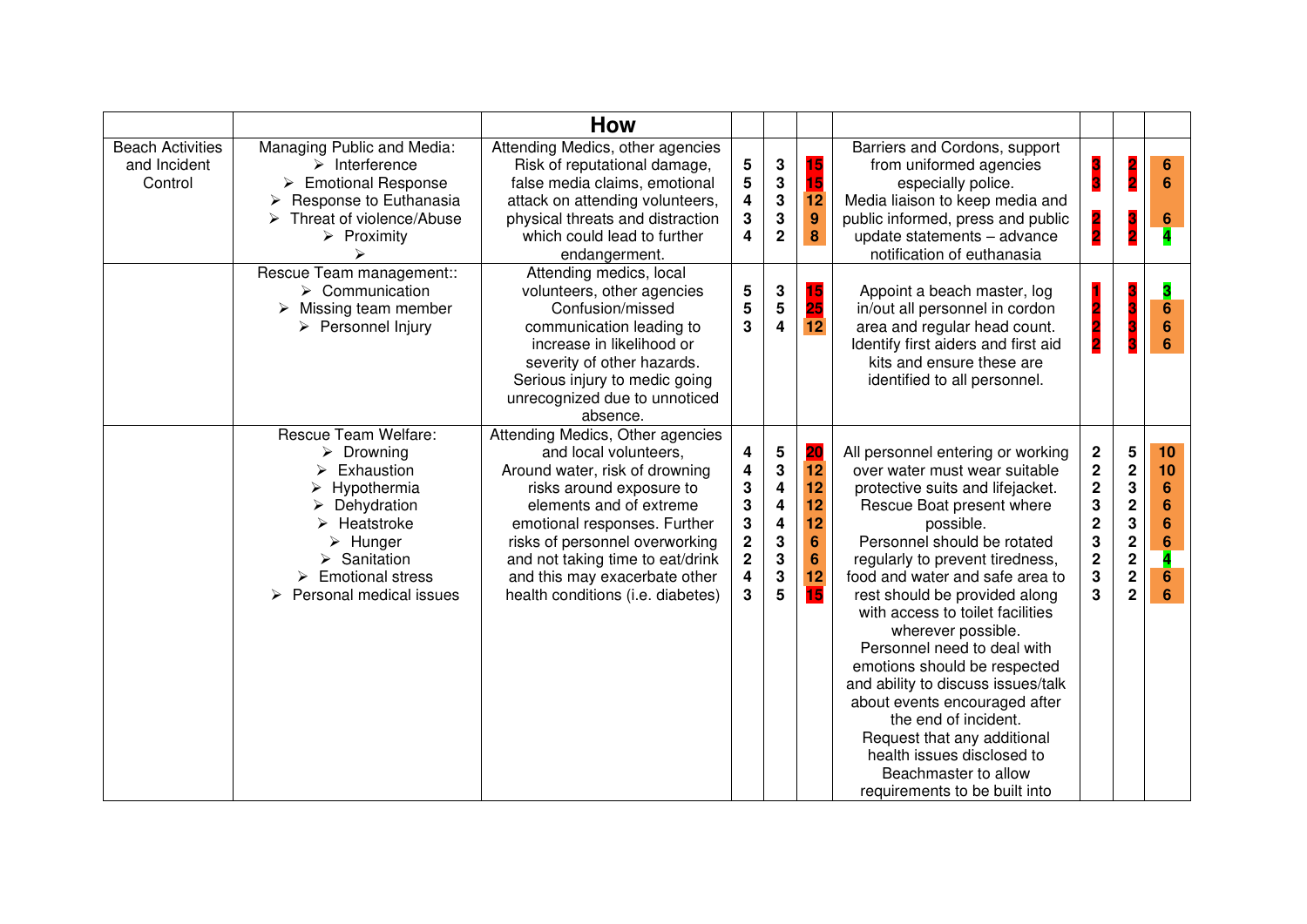|  |  |  | 'Ile |  |  |
|--|--|--|------|--|--|
|  |  |  |      |  |  |

| <b>Task</b>                               | <b>Hazard</b>                                                                                                                                                           | Who is at Risk and                                                                                                                                                                                                                                                                                 |                                                | S                                                          | <b>IR</b>           | <b>Mitigation</b>                                                                                                                                                                                                                                           |                                                  | S                                                 | <b>RR</b>            |
|-------------------------------------------|-------------------------------------------------------------------------------------------------------------------------------------------------------------------------|----------------------------------------------------------------------------------------------------------------------------------------------------------------------------------------------------------------------------------------------------------------------------------------------------|------------------------------------------------|------------------------------------------------------------|---------------------|-------------------------------------------------------------------------------------------------------------------------------------------------------------------------------------------------------------------------------------------------------------|--------------------------------------------------|---------------------------------------------------|----------------------|
|                                           |                                                                                                                                                                         | <b>How</b>                                                                                                                                                                                                                                                                                         |                                                |                                                            |                     |                                                                                                                                                                                                                                                             |                                                  |                                                   |                      |
| Fitting and<br>removing whale<br>pontoons | Manual Handling Injury                                                                                                                                                  | Attending Medics, local<br>volunteers<br>Soft tissue injury, back injuries<br>and falls from overloading                                                                                                                                                                                           | 3                                              | 3                                                          | $\overline{9}$      | Use correct manual handling<br>techniques. Ensure sufficient<br>team members for lifting and<br>appropriate briefing in use of<br>pontoons is given prior to use.                                                                                           | $\mathbf 2$                                      | $\mathbf{2}$                                      |                      |
|                                           | Rolling Whale:<br>$\triangleright$ Trapped limbs<br>$\triangleright$ Crush injury                                                                                       | Attending medics, local<br>volunteers.<br>Fractures, contusions and<br>crush injury possible further soft<br>tissue damage from wrenching.                                                                                                                                                         | 4<br>4                                         | 4<br>$\overline{\mathbf{4}}$                               | 16<br>16            | Clear plan agreed beforehand,<br>lead medic gives clear verbal<br>communication.<br>Team spotter to control rolling.<br>Check surrounding substrate for<br>pinch points.                                                                                    | $\frac{2}{2}$                                    | 3<br>$\mathbf{3}$                                 | 6<br>$6\phantom{1}6$ |
|                                           | Trapped hands/digits on<br>carabiner clips                                                                                                                              | Attending medics, local<br>volunteers.<br>Open cuts/contusions which<br>impact the medics ability to use<br>hands and act as possible<br>infection site for zoonotic<br>infections                                                                                                                 | 3                                              | $\mathbf 2$                                                | $6\overline{6}$     | Use of Neoprene gloves, care<br>taken in operating carabiners,<br>loud clear communication and<br>planning                                                                                                                                                  | $\overline{2}$                                   |                                                   | 2                    |
|                                           | Compressed air Cylinder:<br>$\triangleright$ Cylinder Explosion<br>$\triangleright$ Pressurised hose<br>$\triangleright$ Freezing pillar valve<br>Excessive noise level | Attending medics, local<br>volunteers and cetacean.<br>Risk of serious injury or death<br>from explosion, air embolism<br>through careless use of<br>pressurised hoses. Freeze<br>injury to hands through contact<br>with frozen valve and damage<br>to hearing and ears of human<br>and cetacean. | 3<br>${\bf 3}$<br>$\overline{\mathbf{5}}$<br>4 | 5<br>$\overline{\mathbf{5}}$<br>$\mathbf 2$<br>$\mathbf 2$ | 15<br>15<br>10<br>8 | Care taken in carriage and<br>storage of cylinders throughout<br>incident, especially ensuring the<br>valve is not damaged, cylinders<br>are not allowed to drop or fall<br>over.<br>Do not direct hose towards<br>people<br>Neoprene gloves to be worn, do | $\mathbf 2$<br>1<br>$\overline{\mathbf{c}}$<br>3 | 5<br>5<br>$\overline{\mathbf{2}}$<br>$\mathbf{2}$ | 10<br>5<br>6         |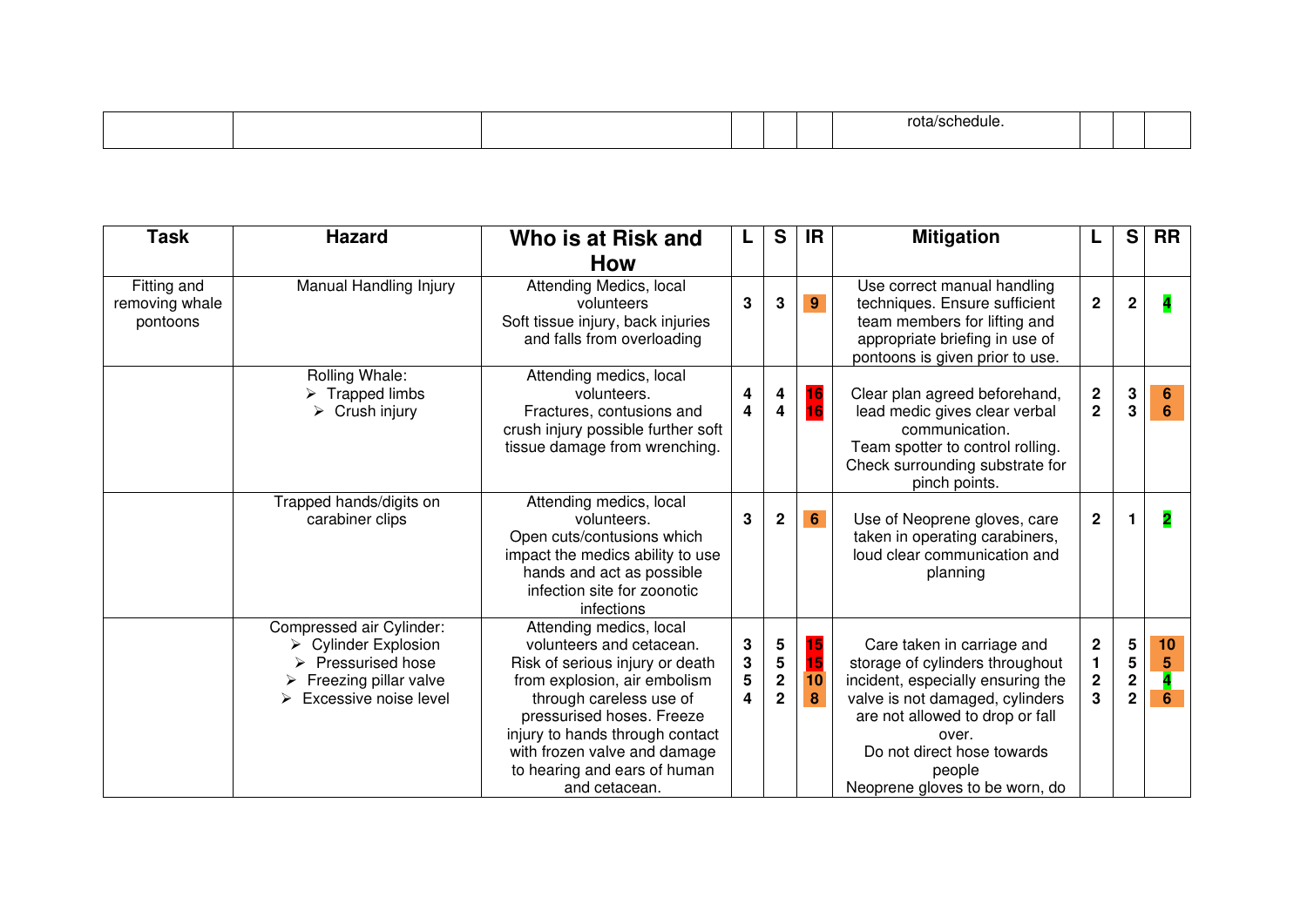|                            |                                                                                                             |   |                |    | not touch metal hose parts with<br>bare skin.<br>Open valve slowly and build up,<br>ensuring hose is held securely.                             |  |  |
|----------------------------|-------------------------------------------------------------------------------------------------------------|---|----------------|----|-------------------------------------------------------------------------------------------------------------------------------------------------|--|--|
| Over pressurizing pontoons | Attending medics, local<br>volunteers and cetacean.<br>Risk of injury from explosive<br>bursting of pontoon | 4 | 3 <sup>1</sup> | 12 | Manually check to ensure<br>pontoons are only inflated until<br>firm. If hot/sunny day recheck to<br>determine if air needs to be taken<br>out. |  |  |

| <b>Task</b>                               | <b>Hazard</b>                                                                                                                                            | Who is at Risk and                                                                                                                                                                 |                  | S                                     | IR.      | <b>Mitigation</b>                                                                                                                                                        |                                      | S                             | <b>RR</b>               |
|-------------------------------------------|----------------------------------------------------------------------------------------------------------------------------------------------------------|------------------------------------------------------------------------------------------------------------------------------------------------------------------------------------|------------------|---------------------------------------|----------|--------------------------------------------------------------------------------------------------------------------------------------------------------------------------|--------------------------------------|-------------------------------|-------------------------|
|                                           |                                                                                                                                                          | <b>How</b>                                                                                                                                                                         |                  |                                       |          |                                                                                                                                                                          |                                      |                               |                         |
| Fitting and<br>removing whale<br>pontoons | Manual Handling Injury                                                                                                                                   | Attending Medics, local<br>volunteers<br>Soft tissue injury, back injuries<br>and falls from overloading                                                                           | 3                | 3                                     | 9        | Use correct manual handling<br>techniques. Ensure sufficient<br>team members for lifting and<br>appropriate briefing in use of<br>pontoons is given prior to use.        | $\mathbf{2}$                         | $\mathbf{2}$                  |                         |
|                                           | Rolling Whale:<br>$\triangleright$ Trapped limbs<br>$\triangleright$ Crush injury                                                                        | Attending medics, local<br>volunteers.<br>Fractures, contusions and<br>crush injury possible further soft<br>tissue damage from wrenching.                                         | 4<br>4           | 4<br>4                                | 16<br>16 | Clear plan agreed beforehand,<br>lead medic gives clear verbal<br>communication.<br>Team spotter to control rolling.<br>Check surrounding substrate for<br>pinch points. | $\boldsymbol{2}$<br>$\overline{2}$   | $\mathbf 3$<br>3              | 6<br>$6\phantom{1}$     |
|                                           | Trapped hands/digits on<br>carabiner clips                                                                                                               | Attending medics, local<br>volunteers.<br>Open cuts/contusions which<br>impact the medics ability to use<br>hands and act as possible<br>infection site for zoonotic<br>infections | 3                | $\mathbf 2$                           | 6        | Use of Neoprene gloves, care<br>taken in operating carabiners,<br>loud clear communication and<br>planning                                                               | $\overline{2}$                       |                               | $\overline{\mathbf{2}}$ |
|                                           | Compressed air Cylinder:<br>$\triangleright$ Cylinder Explosion<br>> Pressurised hose<br>$\triangleright$ Freezing pillar valve<br>Excessive noise level | Attending medics, local<br>volunteers and cetacean.<br>Risk of serious injury or death<br>from explosion, air embolism<br>through careless use of                                  | 3<br>3<br>5<br>4 | 5<br>5<br>$\mathbf 2$<br>$\mathbf{2}$ | 15<br>10 | Care taken in carriage and<br>storage of cylinders throughout<br>incident, especially ensuring the<br>valve is not damaged, cylinders                                    | $\mathbf 2$<br>1<br>$\mathbf 2$<br>3 | 5<br>5<br>$\overline{2}$<br>2 | 10<br>5                 |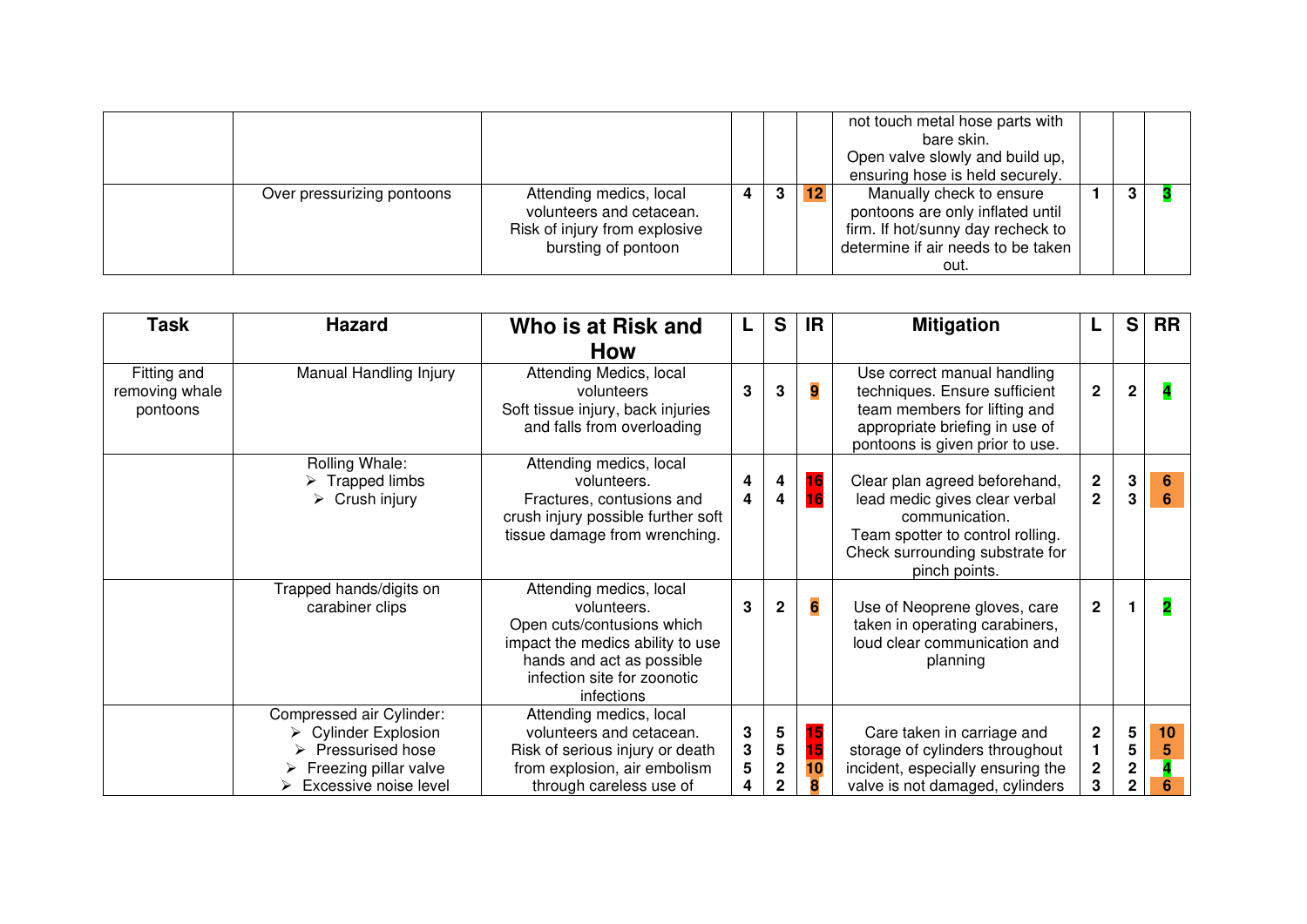|                            | pressurised hoses. Freeze       |   |              |    | are not allowed to drop or fall    |  |  |
|----------------------------|---------------------------------|---|--------------|----|------------------------------------|--|--|
|                            | injury to hands through contact |   |              |    | over.                              |  |  |
|                            | with frozen valve and damage    |   |              |    | Do not direct hose towards         |  |  |
|                            | to hearing and ears of human    |   |              |    | people                             |  |  |
|                            | and cetacean.                   |   |              |    | Neoprene gloves to be worn, do     |  |  |
|                            |                                 |   |              |    | not touch metal hose parts with    |  |  |
|                            |                                 |   |              |    | bare skin.                         |  |  |
|                            |                                 |   |              |    | Open valve slowly and build up,    |  |  |
|                            |                                 |   |              |    | ensuring hose is held securely.    |  |  |
| Over pressurizing pontoons | Attending medics, local         | 4 | $\mathbf{3}$ | 12 | Manually check to ensure           |  |  |
|                            | volunteers and cetacean.        |   |              |    | pontoons are only inflated until   |  |  |
|                            | Risk of injury from explosive   |   |              |    | firm. If hot/sunny day recheck to  |  |  |
|                            | bursting of pontoon             |   |              |    | determine if air needs to be taken |  |  |
|                            |                                 |   |              |    | out.                               |  |  |

| Task                                                | <b>Hazard</b>          | Who is at Risk and                                                                                                                                                                                                                            | L | S | IR.       | <b>Mitigation</b>                                                                                                                                                                                                              |                | S.           | <b>RR</b> |
|-----------------------------------------------------|------------------------|-----------------------------------------------------------------------------------------------------------------------------------------------------------------------------------------------------------------------------------------------|---|---|-----------|--------------------------------------------------------------------------------------------------------------------------------------------------------------------------------------------------------------------------------|----------------|--------------|-----------|
|                                                     |                        | <b>How</b>                                                                                                                                                                                                                                    |   |   |           |                                                                                                                                                                                                                                |                |              |           |
| Lifting Cetacean<br>using Stretcher<br>or Tarpaulin | Manual Handling Injury | Attending Medics, local<br>volunteers<br>Soft tissue injury, back injuries<br>and falls from overloading                                                                                                                                      | 3 | 3 | 9         | Use correct manual handling<br>techniques. Ensure sufficient<br>team members for lifting and<br>appropriate briefing in use of<br>pontoons is given prior to use.                                                              | $\mathbf{2}$   | $\mathbf{2}$ |           |
|                                                     | Tripping/Slipping      | Attending medics, local<br>volunteers, other agencies and<br>public.<br>Injury, including fractures,<br>contusions and head injuries<br>through falls and collision with<br>other objects. Crush injury from<br>carried weight being dropped. | 4 | 4 | 16        | Ensure suitable, supporting<br>footwear is worn, check area for<br>most suitable route and agree<br>beforehand, remove/avoid trip<br>hazards, ensure helmets are<br>worn if rocks are a danger.<br>ensure suitable visibility. | $\overline{2}$ | $\mathbf{2}$ |           |
|                                                     | Hazardous breath       | Attending medics, local<br>volunteers.<br>Risk of zoonotic infection from<br>inhalation                                                                                                                                                       | 4 | 4 | <b>16</b> | FPP3 Masks to be worn around<br>the animal, visors if<br>standing/holding the head.<br>Do not lean directly over the<br>blowhole.                                                                                              | $\mathbf 2$    | $\mathbf{2}$ |           |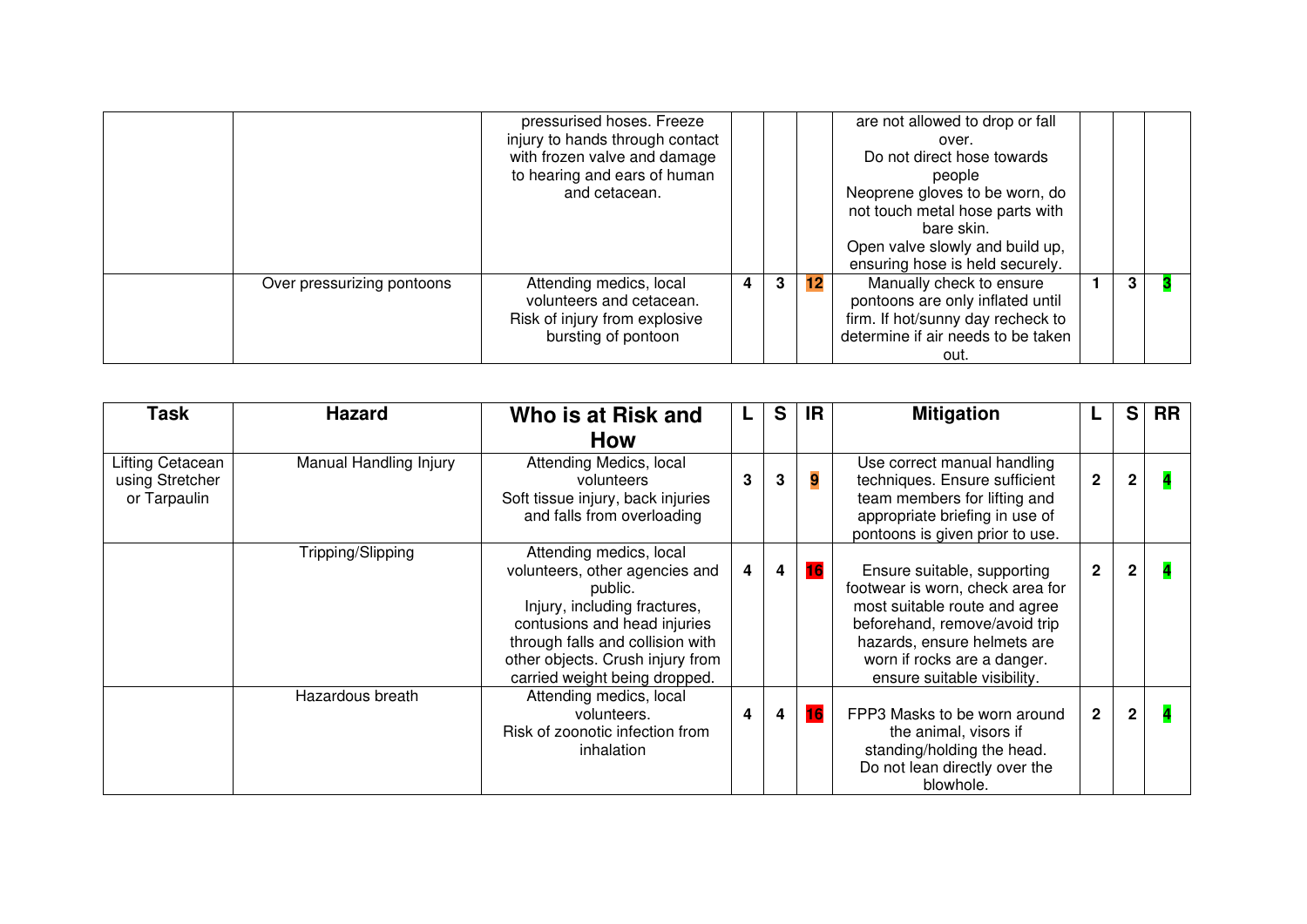| Trapping of fingers | Attending medics, local<br>volunteers<br>Pinch injury, possible fracture or<br>dislocation of digits. | З |  | Care taken in hand placement,<br>especially if using rope to<br>reinforce tarpaulin<br>Avoid placing fingers between<br>poles. | פ |  |
|---------------------|-------------------------------------------------------------------------------------------------------|---|--|--------------------------------------------------------------------------------------------------------------------------------|---|--|

| Task                     | <b>Hazard</b>    | Who is at Risk and                                                                                                                             | S | <b>IR</b> | <b>Mitigation</b>                                                                                                                                                                          |   | e. | <b>RR</b> |
|--------------------------|------------------|------------------------------------------------------------------------------------------------------------------------------------------------|---|-----------|--------------------------------------------------------------------------------------------------------------------------------------------------------------------------------------------|---|----|-----------|
|                          |                  | <b>How</b>                                                                                                                                     |   |           |                                                                                                                                                                                            |   |    |           |
| Restoring<br>Equilibrium | Impact from Tail | Attending Medics, local<br>volunteers<br>Fracture, head injury, soft tissue<br>damage, potential<br>unconsciousness in water and<br>concussion | 5 |           | Do not stand within striking<br>distance of flukes, move aside<br>with speed when releasing the<br>animal. Ensure animal remain<br>upright as much as possible to<br>restrict danger area. | 2 | 4  |           |

| Task                   | <b>Hazard</b> | Who is at Risk and                                                 |   | S | ΙR | <b>Mitigation</b>                                                                                                                                                                                                                |                | S. | <b>RR</b> |
|------------------------|---------------|--------------------------------------------------------------------|---|---|----|----------------------------------------------------------------------------------------------------------------------------------------------------------------------------------------------------------------------------------|----------------|----|-----------|
|                        |               | <b>How</b>                                                         |   |   |    |                                                                                                                                                                                                                                  |                |    |           |
| Refloating<br>Cetacean | Water entry   | Attending Medics, local<br>volunteers, other agencies<br>Drowning  | 4 | 5 | 20 | Coastguard presence to monitor<br>water safety, rescue boar and<br>throwlines in place.<br>All personnel working on or near<br>water must be in properly worn<br>protective suit (Dry or wetsuit)<br>and be wearing lifejackets. | $\overline{c}$ | 5  | 10        |
|                        | Cold Water    | Attending medics, local<br>volunteers,<br>Hypothermia, cold shock. | 5 | 4 | 20 | Dry suits, wet suits or survival<br>suits to be worn correctly.<br>Personnel to be rotated to<br>minimize time in water, rest and                                                                                                | 3              | 2  | 6         |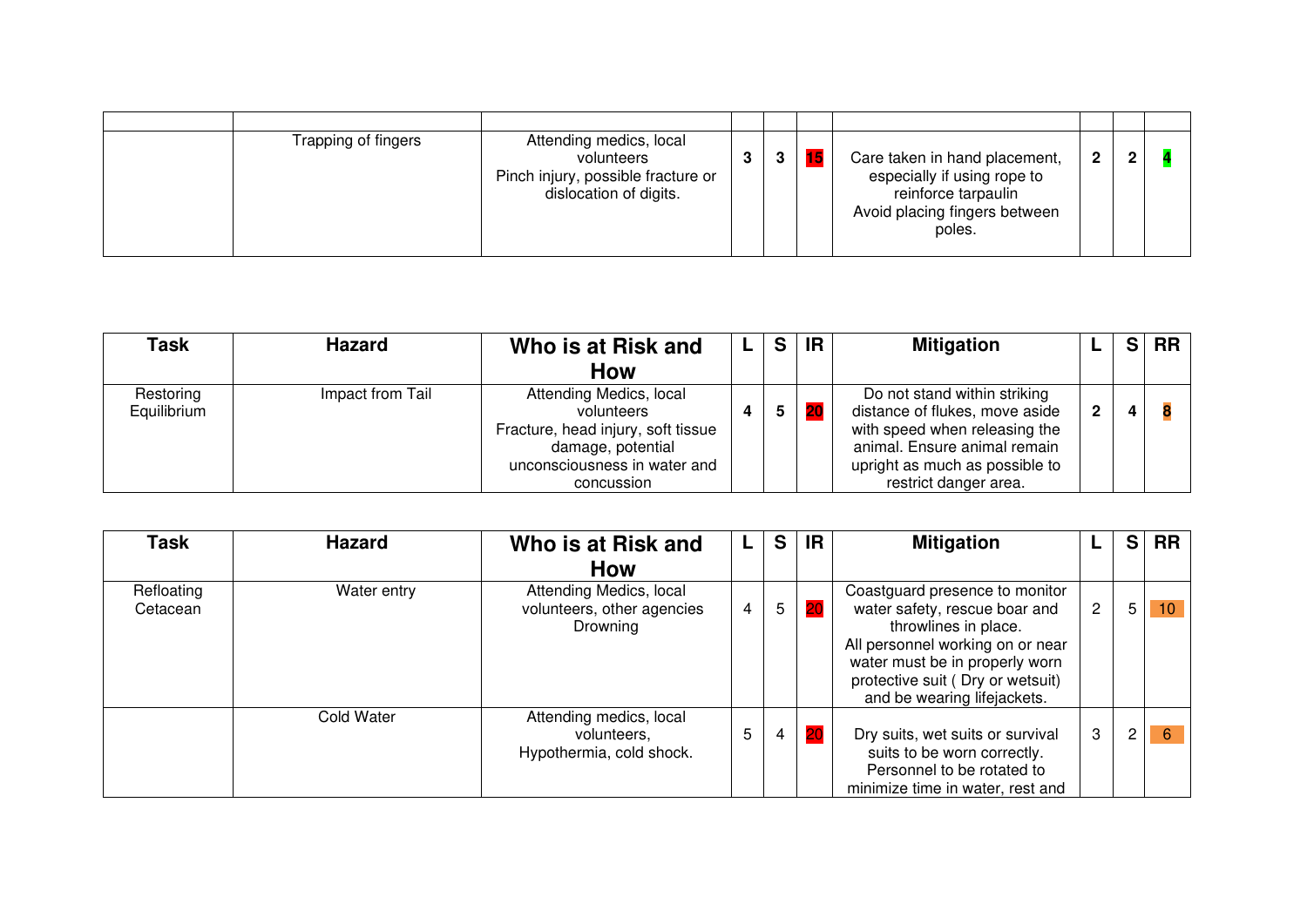|                                  |                                                                                                                                                |   |   |    | recovery area to allow time to<br>rewarm.<br>Buddy system to maintain<br>contact and checks on other<br>personnel                                                                          |                |                |   |
|----------------------------------|------------------------------------------------------------------------------------------------------------------------------------------------|---|---|----|--------------------------------------------------------------------------------------------------------------------------------------------------------------------------------------------|----------------|----------------|---|
| Hazardous breath                 | Attending medics, local<br>volunteers.<br>Risk of zoonotic infection from<br>inhalation                                                        | 4 | 4 | 16 | FPP3 Masks to be worn around<br>the animal, visors if<br>standing/holding the head.<br>Do not lean directly over the<br>blowhole.                                                          | $\overline{c}$ | $\overline{c}$ |   |
| Impact from Tail                 | Attending Medics, local<br>volunteers<br>Fracture, head injury, soft tissue<br>damage, potential<br>unconsciousness in water and<br>concussion | 4 | 5 | 20 | Do not stand within striking<br>distance of flukes, move aside<br>with speed when releasing the<br>animal. Ensure animal remain<br>upright as much as possible to<br>restrict danger area. | $\overline{c}$ | 4              | 8 |
| <b>Entanglement in Equipment</b> | Attending medics, local<br>volunteers<br>Pinch injury, possible fracture or<br>dislocation of digits.                                          | 3 | 3 | 15 | Care taken in hand placement,<br>especially if using rope to<br>reinforce tarpaulin<br>Avoid placing fingers between<br>poles.                                                             | $\overline{c}$ | 2              |   |

| Task       | <b>Hazard</b>         | Who is at Risk and                                                                                                     |   | S. | <b>IR</b> | <b>Mitigation</b>                                                                                                                                              |                |   | S RR |
|------------|-----------------------|------------------------------------------------------------------------------------------------------------------------|---|----|-----------|----------------------------------------------------------------------------------------------------------------------------------------------------------------|----------------|---|------|
|            |                       | <b>How</b>                                                                                                             |   |    |           |                                                                                                                                                                |                |   |      |
| Euthanasia | Gunshot               | Attending Medics, local<br>volunteers, other agencies,<br>public bystanders<br>Direct gunshot injury, ricochet<br>shot | 3 | 5  |           | Only licensed marksmen to<br>undertake activity. Cordon<br>extended by uniformed services<br>as required and all attendees to<br>move as directed by marksman. | $\overline{2}$ | 5 | -10  |
|            | Drug based Euthanasia | Attending medics, local<br>volunteers, Vet<br>Poisoning/lethal injection                                               | 3 | 5  | 15        | Veterinary procedure only, care<br>to be taken in selecting                                                                                                    | $\overline{2}$ | 5 | 10   |